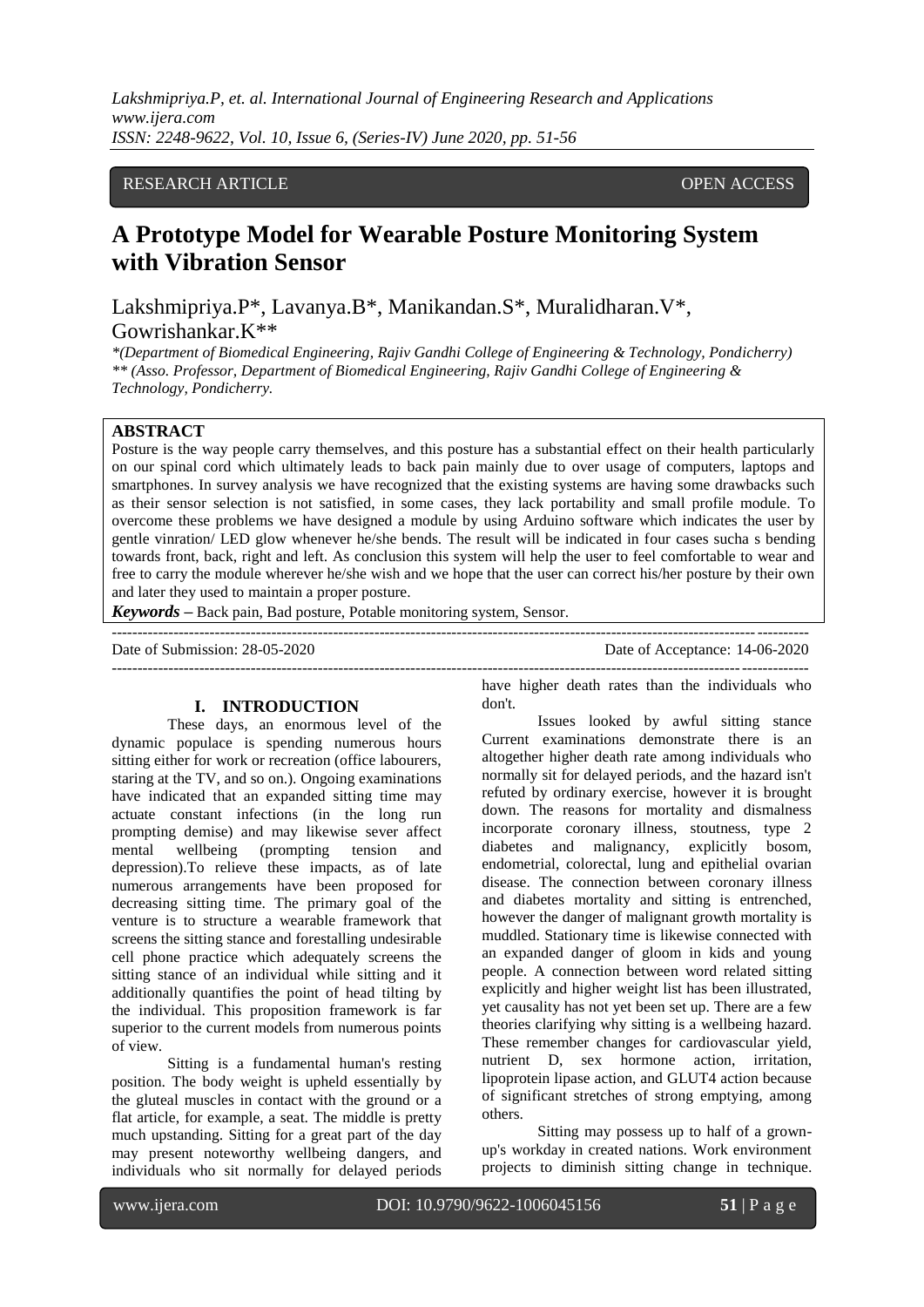They incorporate sit-stand decks, guiding, working environment strategy changes, strolling/standing gatherings, treadmill work areas, breaks, treatment balls seat, and venturing gadgets. Aftereffects of these projects are blended, however there is moderate proof to demonstrate that changes to seats (altering the biomechanics of the seat or utilizing various sorts of seats) can adequately lessen musculoskeletal side effects in labourers who sit for a large portion of their day.

The various posture monitoring system for people who are extensively use their computers, Smartphones and other portable devices has been discussed. Past work can be arranged into three classes in term of the embraced technique for acquiring estimations.

First classification of work depends on fibre optic sensors, these sensors utilize the force of light going through as an estimation apparatus which is corresponding to the twist in the sensor. Dunne developed a framework that relates the optical fibre sensor readings to the client's sitting stance. Fibre optic sensors were likewise used to gauge situated spinal stance. Nonetheless, this arrangement is restricted to situate bowing back stances.

Second classification of work goes to utilize non-meddling weight sensors, Dunne utilized material piezo resistive compel sensors to gauge shoulder and neck developments through enrolling the weight among skin and material. Be that as it may, no test was performed to identify the sensors response to developments of fluctuating extents.

Third classification of works investigates the utilization of accelerometers, Hanson utilized the utilization of accelerometers to quantify joint edges with great precision results. So also, Van Laerhoven and Martin estimated postural exercises utilizing accelerometers by joining to the jeans. Lin introduced a multi-act checking framework utilizing accelerometers implanted in a wearable vest. In addition, an industrially accessible item, lumo lift, likewise helps screen and mentor chest area developments using a gyrator. The accentuation of this item be that as it may, is on the stylish incorporation of stance criticism to the wearable gadget as opposed to on solid estimations. A portion of the referenced methods above are not appropriate to build up a wearable estimating framework because of the heaviness of the sensor or to the difficulty of setting it on the client's back. We are exceptionally energetic by the current models of stance discovery; a portion of our pioneers are utilizing pressure sensor under the seat legs which quantifies the all-out weight and the dispersion of weight and power practiced to the four legs is checked. For another situation they are utilizing the

heap sensors which gives body weight proportion and it isn't versatile. In certain models they are utilizing flex sensors, cell load and inductive sensors which quantifies the spine twisting by changing the voltage esteem due to the variety created by the opposition and inductance yet they are not so much agreeable to utilize. Plastic optical fibre is additionally utilized for estimating twist degree, they likewise not unreasonably much successful in pose recognition.

The serious issue looked by the individuals in the 21st century is the content neck disorder [1]. The content neck has been because of the successive forward head flexion, while utilizing the cell phones for quite a while. The innovation which has been utilized to screen the sitting stance will be separated dependent on the convenience of the framework, used to gauge the stance. The innovation which has been normally used to gauge the stance is pressure sensor. An examination by li jian-rong [2], proposed an observing

Framework utilized with the sensor exhibit comprises of 64 conductive elastic structure, which sense the adjustment in pressure. The microcontroller is utilized to procure the sensor information in the computerized design and that sensor information are send to the preparing module with the assistance of remote transmission module. The sensor-based observing framework created by Jawad Ahmad [3], comprises of sensor design manufactured by the screen printing a piezo resistive ink. The primary objective of this work needs to structure a printed and slight adaptable sensor, which productively sense the weight data from the contact of the body. The information from the seats had been prepared and recognizable proof of sitting stance has been finished.

The stance observing framework utilizes the high range Flexifore A502 to gauge the high and medium weight regions and FSR 406 has been utilized to quantify the lower pressure territories. It's absolutely comprises of eight sensors, two high range and six medium range. This system [4], uses the ATmega32A as the main microcontroller and it's connected to the ESP8266 Wi-fi module to transfer the data to the server. Yasuhiro Otoda [5] actualized a stance observing framework utilizing accelerometer sensor to perceive the 18 kind of sitting stance as appeared. Each sitting stance has been portrayed by three principle highlights. The principal highlights are portrayed by, how profoundly the individual sitting in the seat. The subsequent component is depicted by, regardless of whether the individual's chest area is inclining left, focus, and right side. The third element is portrayed by the individual is inclining forward, in reverse or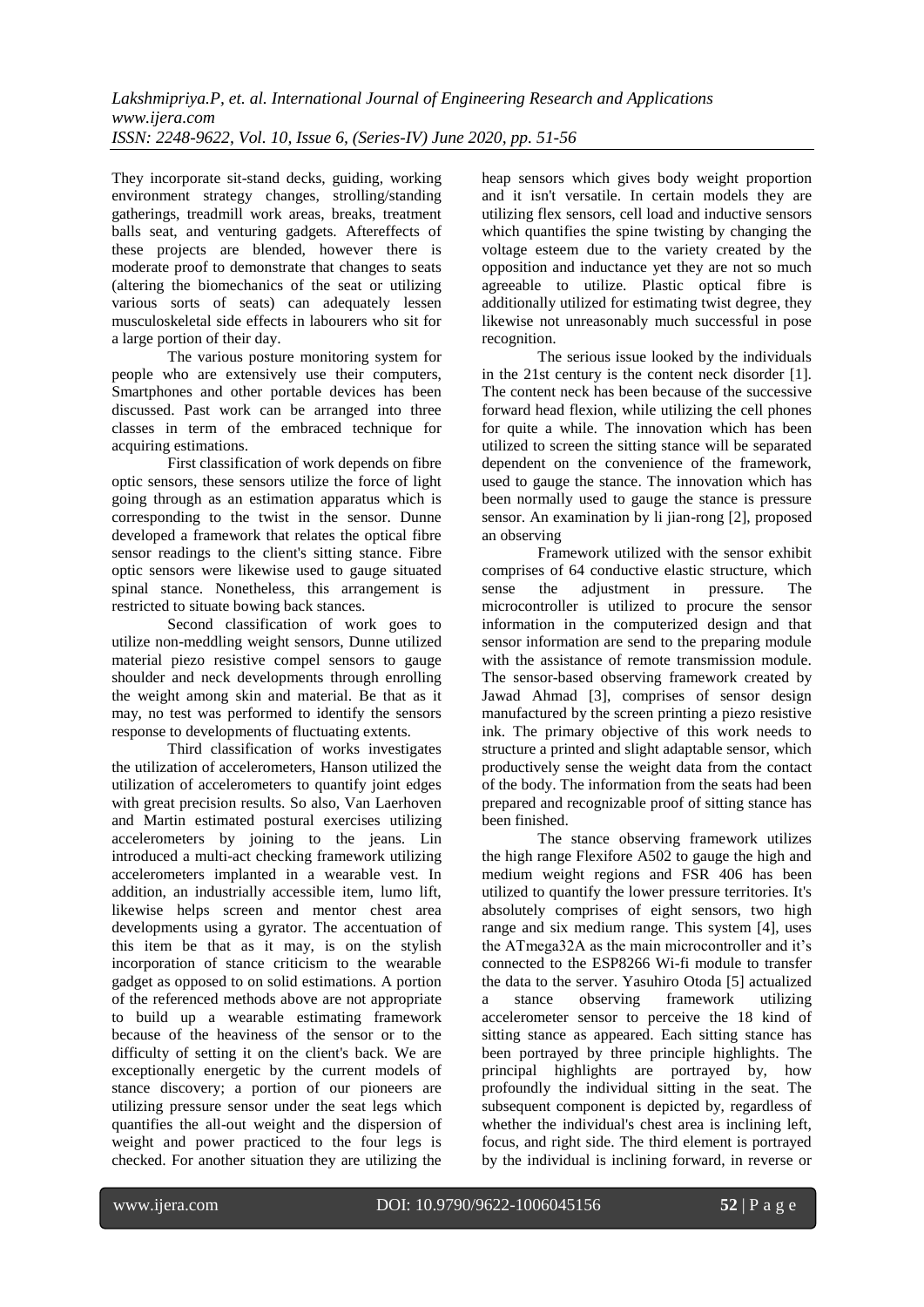*Lakshmipriya.P, et. al. International Journal of Engineering Research and Applications www.ijera.com ISSN: 2248-9622, Vol. 10, Issue 6, (Series-IV) June 2020, pp. 51-56*

sitting upstanding. It has the ability to detect whether the individual is sitting in the seat or not, by this it can ready to gauge the laborers sitting time. The major limitations of this type of pressure sensorbased posture monitoring systems, they are specific to the environment like office and cannot be used anywhere else.

The framework created by [6], doesn't have any making framework aware of improve the stance of the client in the continuous. What's more, it just measures dependent on the spinal line direction. Another checking framework by [7], has the capacity to quantify the neck edge, however it just centred on the prostrate position. It can't be use in the genuine for all the situations.

### **II. MATERIALS AND METHODS**

This model is developed using the Hardware Components – MPU6050, push button, Arduino Nano and LED and Software Components - Arduino IDE.

The MPU6050 sensor is used to read the current position user as the digital value. It comprises of 3-axis gyroscope and 3-axis accelerometer as shown in Fig. 1.This will enable the sensor to check the orientation of the spinal cord in all the 3-axis. It measures both the axis and the angle of the spinal cord movement.



**Fig. 1**. MPU6050 Sensor

The interrupt for the system is provided by a Push button. It is used as an interrupt. Whenever the user presses the push button it starts measuring the spinal cord position. If the interrupt pin is high the monitoring system gets 'on' otherwise it remained in 'off' condition. Then the LED is used to indicate the state of the user. This is used for indication purpose, if there is any change in the spinal position the LED will indicate the user by glowing. In future scope we can replace the LED with vibrator for indicating the user with gentle vibration. The microcontroller used for the system is

the Arduino Nano as shown in the Fig. 2. It is mainly chosen for its small profile which is helpful for space reduction, weight and it is same as Arduino Uno and it is cost efficient and it is very helpful in prototyping with PCB.



## **III. METHODOLOGY**

In this category we are going to see about the working method of the project. This project will alert the people those who are maintaining bad sitting posture for a prolonged period. The system comprises Arduino Nano, MPU 6050, push button and LED and the connection are done as shown in the Fig. 3. The Arduino Nano integrates the functioning of the sensor, interrupt and indicator, it helps to get and process the data that is sensed by the MPU 6050 and it helps the LED to glow once the interrupt is given by the push button.

MPU6050 sensor comprises of 3-axis gyroscope and 3-axis accelerometer this will enable the sensor to check the orientation of the spinal cord in all the 3-axis it will initializes one starting value for comparison, the value will be initialized once the interrupt is given by the user via push button. If once the Arduino finds the deflection from the calibrated value it will indicates the user.

Initially the user should maintain in a steady idle position after wearing this module, then he or she press the interrupt button(push button) that value is initialized for comparing the incorrect values which obtained during bad sitting posture as shown in the Fig. 4. Once the change his posture he will be recognized by the sensor and indicated by the LED.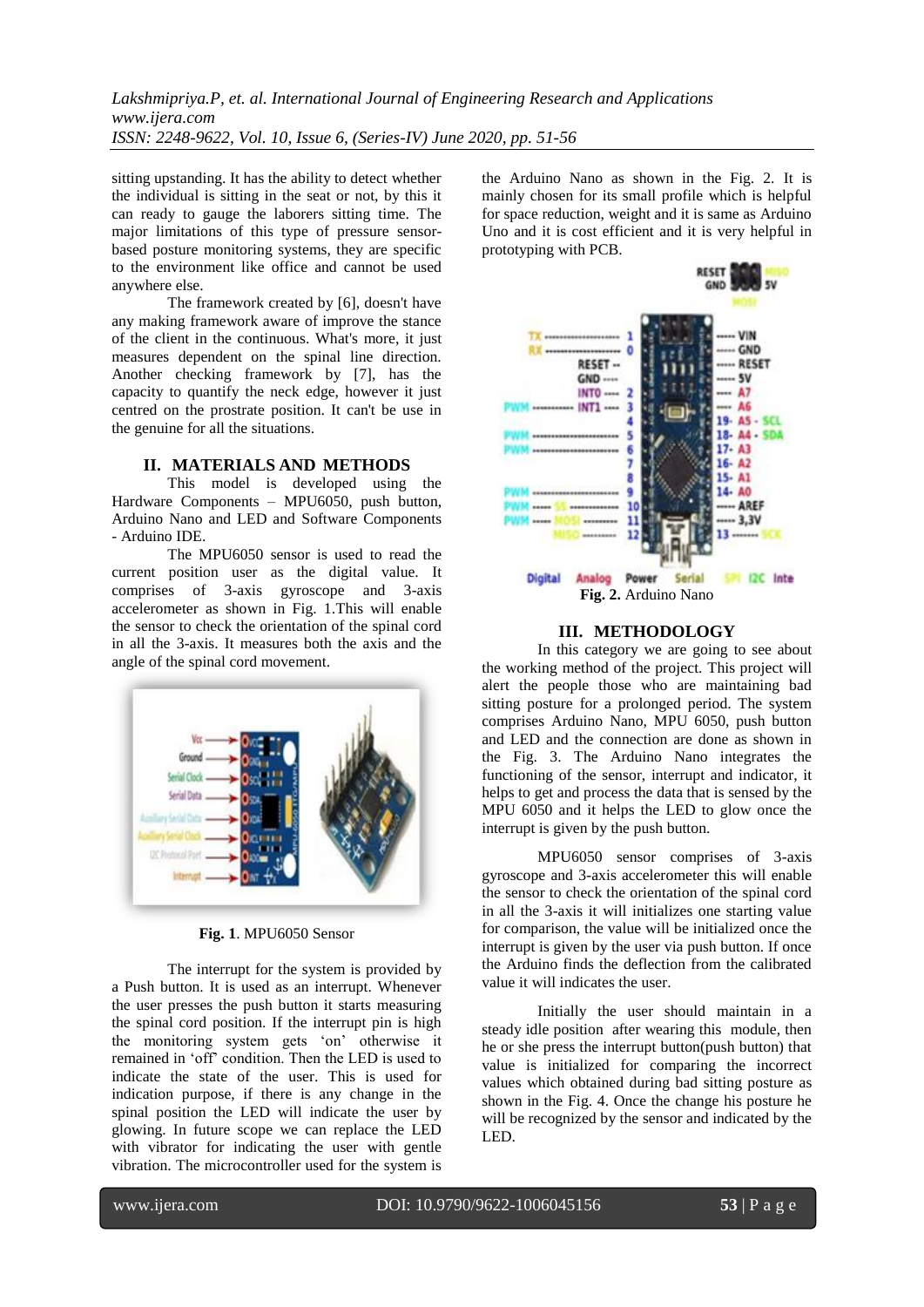

**Fig. 3.** Connection Diagram of Components



**Fig. 4.** Flowchart of Sitting Posture Detection

The client needs to wear the sensors as per the characterized position. From that point forward, he/she needs to align gadget dependent on his/her present stance. This will be finished by tapping the adjust button, which will send the order to the processor to dole out the present sensor incentive to be a reference an incentive for gadget observing. By this procedure, the sensor will get the qualities to contrast the estimating sensor esteems with discover the deviation in the stance. At the point when the gadget found any deviation from the typical stance, it will give a delicate sign to the client to remind them to address their stance.

This undertaking will alarm the individuals the individuals who are keeping up terrible sitting stance for a drawn-out period. The framework contains Arduino Nano, MPU 6050, press catch and LED. The Arduino Nano coordinates the working of the sensor, hinder and marker, it assists with getting and procedure the information that is detected by the MPU 6050 and it encourages the LED to shine once the hinder is given by the press button.

MPU6050 involves 3-axis gyrator and 3 axis accelerometer this will empower the sensor to check the direction of the spinal rope in all the 3-hub it will introduces one beginning an incentive for correlation, the worth will be instated once the hinder is given by the client by means of press button. On the off chance that once the Arduino finds the avoidance from the adjusted worth it will demonstrates the client. At first the client ought to keep up in a consistent inactive situation in the wake of wearing this module, at that point the person in question press the hinder button (push button) that worth is introduced for looking at the off-base qualities which acquired during terrible sitting stance. When the change his stance he will be perceived by the sensor and demonstrated by the LED.

#### **IV. RESULT AND DISCUSSION**

The result of the system will be in four cases. They are bending towards front direction, bending towards back direction, bending towards the right side of the user, bending towards the left side of the user.Whenever the user bend towards in the front direction and back direction he will be indicated by the LED blink. Similarly, when the user bend towards in the right direction and left direction he will be indicated by the LED blink as shown in Fig. 5.



**Fig. 5.** Final Output

As mentioned in the above point it is portable, the user can carry with him/her. Reason for selecting Arduino Nano are First and foremost reason for choosing Arduino Nano is its small profile (compact) which will be highly helpful for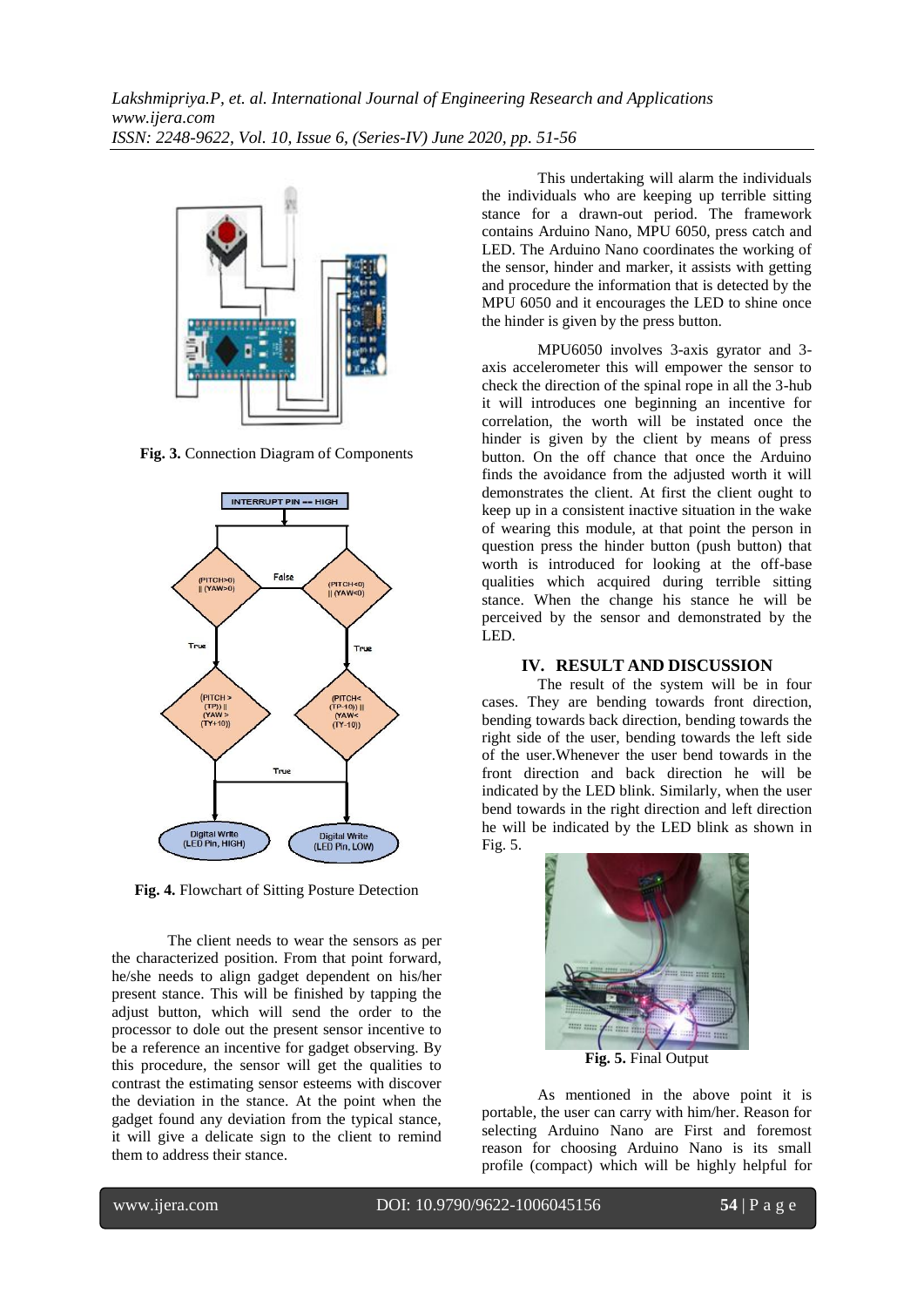reducing space and weight of our prototype. It is cost efficient while compared to others. As same as Arduino Uno it also powered by Atmega328 processor. Unlike the Uno, it doesn't connect to the Arduino shields which is very helpful for breadboard prototyping or in the PCB with the use of the sockets.

The MPU sensor comprises both the accelerometer and gyroscope in a single profile it will be helpful for detecting the both axis and orientation.In some models they have used load cells which are detects based on the pressure that may vary with people's weight so it fails to correct their posture.One more point is these load cells are placed only in the chair so it fails in portability and compatibility.In some models they were using fibre optics sensor which may have possibility to break easily.Flex sensors also used in some cases these are very costly, fragile and because of its flexible nature it provides ‗n' number of errors for long period usage.As considering all these drawbacks we have chosen the MPU6050 sensor for this model.

# **V. FUTURE SCOPE**

It will be more effective when the blinking feedback is replaced with the vibrator and also the sensing value is transferred via Bluetooth to the mobile application for real time monitoring by which the user will be highly comfortable for correcting his/ her posture. They also visually updated by their daily improvement via the application. Sorts of modes for future extension are Tracking, Mode Normal mode and Active mode. In the Tracking mode, gadget just screens the stance and monitor it. On the off chance that the client sits in the unusual stance or stance shift from typical one, it will simply track of it. It won't vibrate to remind them to change the stance. This mode will be valuable in the condition, where the client just need to monitor the stance and don't need the vibration to upset them. In the Normal mode, gadget will monitor the stance of both neck and spine. It will vibrate, when the client not in the correct stance dependent on the qualities which it has been appointed to the microcontroller. During the adjustment stage. Be that as it may, it won't remind them to take a break, when they sit for a significant stretch of time. In the Active mode, gadget will continue checking the stance and furthermore the timeframe of the sitting and it will effectively remind them to change the stance. When it is anomalous and remind them to take a break after sit for a more drawn out period. In light of the mode chose by the client, the gadget will give its input progressively.

## **VI. CONCLUSION**

Most of the methods which has been used in the existing systems are not that much portable, wearable and they seem to be bulky. By the above proposed device, sitting posture along with neck posture is also monitored and we have improved the system into small profile, wearable and ease to carry every place. This will improve their health and prevent them from various spine related diseases. We have used Arduino software for the development of model and we have used single sensor for tracking the spinal cord position and the user will be indicated by LED glow later it can be replaced with vibrator and in future development we can connect the device to mobile by means of Bluetooth for tracking our posture daily. We hope that our proposed system will help to correct and maintain the user's spinal cord posture and especially we believe that IT employees will be benefited a lot.

## **REFERENCES**

# **Journal Papers:**

- [1]. Shivani Lalitkumar Verma, Jilani Shaikh, Ranveer
- [2]. Kumar Mahato and Megha Sandeep Sheth, Prevalence of forward head posture among 12–16-year-old school going students—a cross-sectional study, *Applied Medical Research*, *4(2)*, 2018, 18–21.
- [3]. Li jian-rong, Wu jian, Zhou Sai and LvJi-Yuan, Design of sitting pressure monitoring system based on flexible tactile sensor, *IEEE Sensors* ,Glasgow, United Kingdom, 2017.
- [4]. Jawad Ahmad, Henrik Andersson and Johan Siden, Sitting posture recognition using screen printed Large Area Pressure Sensors, *IEEE Sensors*, Glasgow, United Kingdom, 2017.
- [5]. SuhanMuppavram, Nipoon Patel and Muhammed Nadeem, Posture Alert, *IEEE Region Ten Symposiu(Tensymp)*, Sydney, Australia, 2018.
- [6]. YasihroOtoda, TeruhiroMizumoto, Yutaka Arakawa, Chihiro Nakajima, Mitsuhiro Kohana, MotohiroUenishi and Keiichi Yasumoto, Census: Continuous Posture Sensing Chair for Office Workers, *IEEE International Conference on Consumer Electronics (ICCE)*, Las Vegas, NV, USA, 2018.
- [7]. Anastasios Petropoulos, DimitriosSikeridis and Theodore Antonakopoulos, SPoMo: IMU- based real time sitting Posture Monitoring, *IEEE 7th International Conference on Consumer Electronics*, Berlin, Germany, 2017.